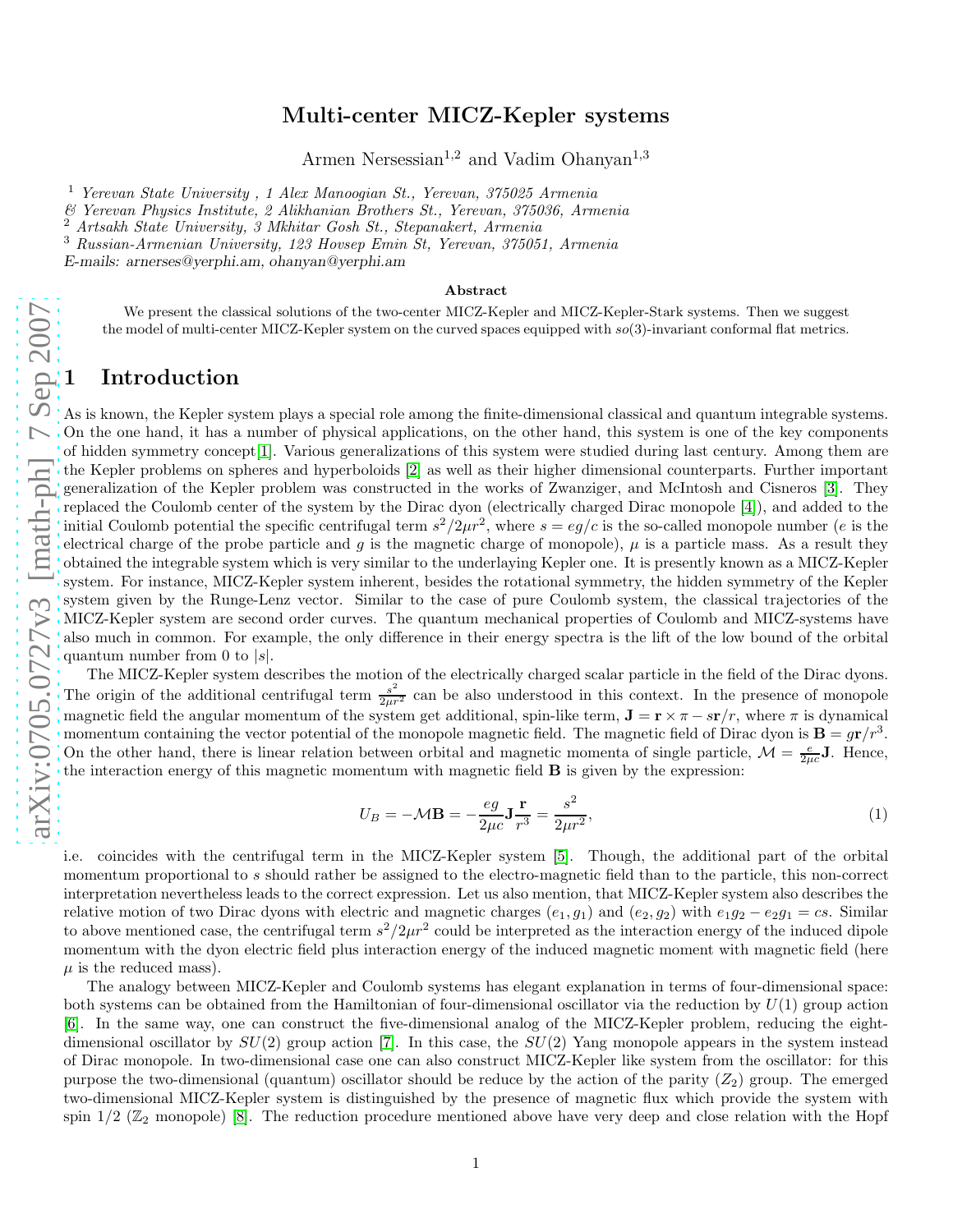maps (see, e.g. [\[9\]](#page-6-8)). For the detailed review of the quantum mechanical aspects of these issues the reader may see the Ref. [\[10\]](#page-6-9). The MICZ-Kepler systems on the three-dimensional spheres [\[11\]](#page-6-10), on two-, three- , and five-dimensional two-sheet hyperboloids [\[12\]](#page-6-11) as well as their generalization to arbitrary dimensions [\[13\]](#page-6-12) are also distinguished by their close similarity to the corresponding Coulomb systems. For example, the only difference between the quantum-mechanical properties of Coulomb and the corresponding MICZ-Kepler systems consists in the lift of the range of the total angular momentum, which in its turn leads to the degeneracy of the ground state. Indeed, any three-dimensional rotationally invariant system (without monopoles) will preserve its main properties if incorporation of the the Dirac monopole in the center will be supplied by the following change of potential

<span id="page-1-0"></span>
$$
U(r) \to U(r) + \frac{s^2}{2Gr^2},\tag{2}
$$

where  $G(r)$  defines the conformal flat metric of the configuration space,  $ds^2 = G(r)(dr)^2$ . Particularly, the form of classical trajectory of the system,  $\varphi = \varphi(r)$  unaffected by this kind of replacement, whereas the orbital plane will not be orthogonal to the orbital momentum. Instead, the angle between them will be appeared which is defined by the expression  $\cos \theta = s/J[9]$  $\cos \theta = s/J[9]$ . The actual quantum-mechanical spectrum of the extended system coincides with that of the initial one, with minor modification of the possible range of orbital and magnetic quantum numbers j, m:  $j = |s|, |s|+1, \ldots, m = -|s|, -|s|+1, \ldots, |s|$  [\[14\]](#page-6-13).

The problem of particle moving in the field of two Coulomb centers (or two-center Kepler problem) was solved in the middle of XIX century by Jacobi. He established the integrability of two-center Kepler system and of its limit when one of the forced centers is placed at infinity which yields the homogeneous potential field (we shall refer it as Kepler-Stark system) in elliptic and parabolic coordinates respectively. However, the generalization of this picture to case where Coulomb centers are replaced by dyons has been lacking until now. In our recent paper with S.Krivonos [\[15\]](#page-6-14) we proposed the generalization of the MICZ–Kepler replacement  $(2)$  which can be used in case of N Dirac monopoles,

<span id="page-1-1"></span>
$$
U\left(\mathbf{r}\right) \to \frac{1}{2G} \left(\frac{s_1}{r_1} + \dots + \frac{s_n}{r_n}\right)^2 + U\left(\mathbf{r}\right). \tag{3}
$$

where  $s_i = eg_i$ , with  $g_i$  be the magnetic charge of the *i*-th monopole located at the point with coordinates  $a_i$ , and  $r_i = |\mathbf{r}-\mathbf{a}|$ . This replacement has the following important features:

- The system (without monopoles) admitting separation of variables in elliptic/parabolic coordinates results in the separable two-center MICZ-system [\(3\)](#page-1-1) with the Dirac monopoles placed at the foci of elliptic/parabolic coordinates.
- The system admits the  $\mathcal{N}=4$  supersymmetric extension at the following choice of potential

<span id="page-1-3"></span>
$$
U_0 = \frac{\kappa}{G} \left( \sum_I \frac{g_I}{|\mathbf{r} - \mathbf{a}_I|} + \mathbf{B}_0 \cdot \mathbf{r} \right) + \frac{\kappa^2}{2G}.
$$
 (4)

The corresponding supersymmetric system was constructed in earlier paper by Ivanov and Lechtenfeld [\[16\]](#page-6-15).

On the Euclidean case the generalized MICZ-Kepler system yields the following generalization of the multi-center Kepler problem describing the motion of the particle with electric charge  $e$  in the field of  $N$  static Dirac dyons

<span id="page-1-2"></span>
$$
\mathcal{H} = \frac{1}{2} \left( \mathbf{p} - \sum_{i=1}^{N} e g_i \mathbf{A}_D (\mathbf{r} - \mathbf{a}_i) \right)^2 + \frac{1}{2} \left( \sum_{i=1}^{N} \frac{e g_i}{|\mathbf{r} - \mathbf{a}_i|} \right)^2 + \sum_{i=1}^{N} \frac{e q_i}{|\mathbf{r} - \mathbf{a}_i|},\tag{5}
$$

where

$$
\mathbf{A}_{D}\left(\mathbf{r}\right) = \frac{\mathbf{r} \times \mathbf{n}}{r(r - \mathbf{n}\mathbf{r})}
$$
\n(6)

is the vector-potential of the Dirac monopole,  $g_i(q_i)$  are the its magnetic(electric) charge of *i*-th dyon, and  $\mathbf{n}_i$  is the unit vector pointed along the Dirac singularity line.

Since the two-center Kepler/Kepler-Stark) system admit separation of variables in elliptic/parabolic coordinates, the expression mentioned above provides us with integrable two-center MICZ-Kepler system. Moreover, when the background dyons have the same ratio of the electric and magnetic charges (i.e. obey trivial Dirac-Schwinger-Zwanziger charge quan-tization condition), the potential of the system [\(5\)](#page-1-2) belongs to the class [\(4\)](#page-1-3), i.e. the system allows  $\mathcal{N}=4$  supersymmetric extension. It is also noteworthy that the class of integrable models constructed in Ref. [\[17\]](#page-6-16) include such two-center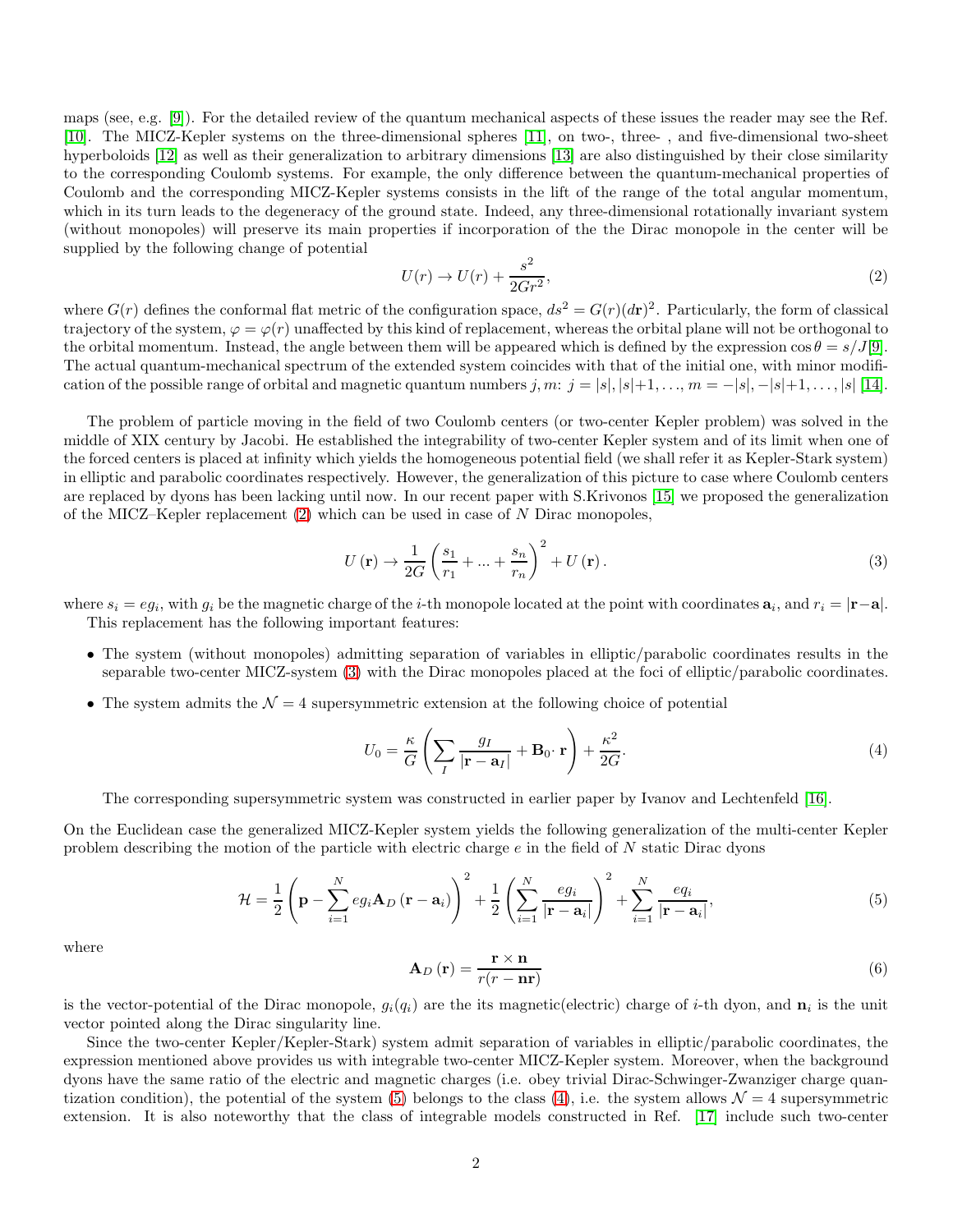MICZ-Kepler system in flat space as the limiting case. However, even classical trajectories of the suggested two-center MICZ-Kepler systems were not properly studied in the mentioned paper. Another disadvantage of the substitution [\(3\)](#page-1-1) is that it is ill-defined for the MICZ-Kepler systems on spheres and hyperboloids. Namely, extending in this way the (oneand two-center) Kepler system on the sphere and hyperboloid one will obtain the system which a priori is not separable in the same coordinate systems as the initial one. Also these systems do not belong to the class allowing the  $\mathcal{N} = 4$ supersymmetric extensions.

In this paper we discuss these issues.

In the *Second Section* we describe in detail the two-center MICZ-Kepler and MICZ-Kepler-Stark systems and present their classical solutions.

In the *Third Section* we present the alternative model of the multi-center MICZ-Kepler system on three-dimensional sphere and hyperboloid, as well as on any  $SO(3)$  invariant spaces.

# 2 Integrability of two-center MICZ-Kepler system

Now let us demonstrate the classical integrability of the two-center MICZ-Kepler system, and construct the solutions. Suppose, that background dyons with magnetic(electric) charges  $g_{1,2}(q_{1,2})$  are fixed on  $z$ -axis at points  $(0,0,-a)$  and  $(0, 0, a)$  respectively. Choosing the appropriate gauge for the vector-potentials in spherical coordinates

$$
A_r^{1,2} = A_\theta^{1,2} = 0, \quad A_\varphi^{1,2} = g_{1,2} \cos \theta_{1,2},\tag{7}
$$

we arrive at the following Hamiltonian:

<span id="page-2-0"></span>
$$
\mathcal{H} = \frac{p_r^2}{2} + \frac{p_\theta^2}{2r^2} + \frac{(p_\varphi - s_1 \cos \theta_1 - s_2 \cos \theta_2)^2}{2r^2 \sin^2 \theta} + \frac{1}{2} \left(\frac{s_1}{r_1} + \frac{s_2}{r_2}\right)^2 + \frac{eq_1}{r_1} + \frac{eq_2}{r_2}.\tag{8}
$$

In virtue of the relevant form of additional quadratic potential term the system allows separation of variables in elliptic coordinates given by the formulas:

$$
\xi = \frac{r_1 + r_2}{2a}, \quad \eta = \frac{r_1 - r_2}{2a}, \quad \varphi = \varphi.
$$
\n(9)

Using the general kinematic relations resulting from the geometry of problem

$$
r_1 \sin \theta_1 = r \sin \theta, \qquad r_2 \sin \theta_2 = r \sin \theta,
$$
  
\n
$$
\cos(\theta_1 - \theta_2) = \frac{4a^2 - r_1^2 - r_2^2}{2r_1r_2},
$$
  
\n
$$
\cos \theta_1 = \frac{r \cos \theta + a}{r_1}, \qquad \cos \theta_2 = \frac{r \cos \theta - a}{r_2},
$$
\n(10)

one obtains the following expression for the Hamiltonian [\(8\)](#page-2-0):

$$
\mathcal{H} = \frac{1}{2a^2(\xi^2 - \eta^2)} \left( (\xi^2 - 1)p_{\xi}^2 + (1 - \eta^2)p_{\eta}^2 + \mathcal{V}(\xi) + \mathcal{W}(\eta) \right),\tag{11}
$$

where

<span id="page-2-2"></span>
$$
\mathcal{V}(\xi) = \frac{p_{\varphi}^2 + s_+^2 - 2p_{\varphi}s_-\xi}{\xi^2 - 1} + 2aeq_+\xi, \qquad \mathcal{W}(\eta) = \frac{p_{\varphi}^2 + s_-^2 - 2p_{\varphi}s_+\eta}{1 - \eta^2} + 2aeq_-\eta. \tag{12}
$$

Here  $q_{\pm} = q_1 \pm q_2$ ,  $s_{\pm} = s_1 \pm s_2$ . Now choosing for the generating function the expression  $S = \varphi p_{\varphi} + S_1(\xi) + S_2(\eta) - Et$ we arrive at the following Hamilton-Jacobi equations:

<span id="page-2-1"></span>
$$
\left(\xi^2 - 1\right) \left(\frac{dS_1}{d\xi}\right)^2 + \mathcal{V}(\xi) - 2a^2 E \left(\xi^2 - 1\right) = n, \qquad \left(1 - \eta^2\right) \left(\frac{dS_2}{d\eta}\right)^2 + \mathcal{W}(\eta) - 2a^2 E \left(1 - \eta^2\right) = -n,\tag{13}
$$

where  $n$  is the separation constant which fixes the values of the corresponding constant of motion

$$
\mathcal{I}_e = -\frac{1}{\xi^2 - \eta^2} \left( \eta^2 \left( (\xi^2 - 1) p_{\xi}^2 + \mathcal{V}(\xi) \right) + \xi^2 \left( (1 - \eta^2) p_{\eta}^2 - \mathcal{W}(\eta) \right) \right) \tag{14}
$$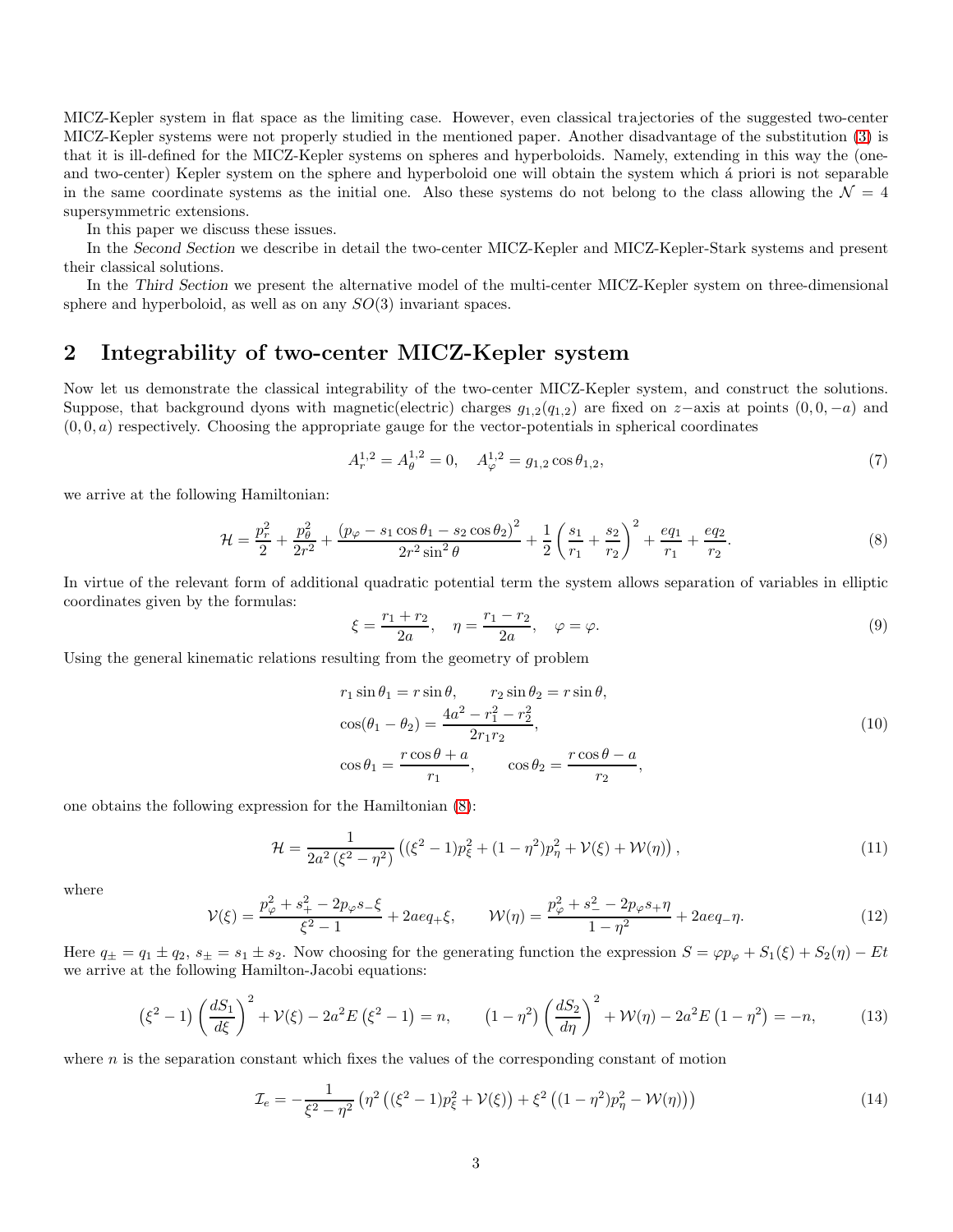Then, integrating Eqs. [\(13\)](#page-2-1) one obtains the generating function of the system

$$
S = p_{\varphi}\varphi - Et + \int \sqrt{2a^2E + \frac{n - 2aeq_+ \xi}{\xi^2 - 1} - \frac{p_{\varphi}^2 + s_+^2 - 2p_{\varphi}s_- \xi}{(\xi^2 - 1)^2}} d\xi + \int \sqrt{2a^2E - \frac{n + 2aeq_- \eta}{1 - \eta^2} - \frac{p_{\varphi}^2 + s_-^2 - 2p_{\varphi}s_+ \eta}{(1 - \eta^2)^2}} d\eta
$$
(15)

Hence, we proved the exact solvability of classical two-center MICZ-Kepler system. Now, taking derivatives of the generating function by constant of motion,  $\partial S/\partial p_{\varphi}$ ,  $\partial S/\partial n$  and  $\partial S/\partial E$  and putting them to constants (which we are claiming, without loss of generality, to be zero) one obtains the classical solution of the system. Its trajectories are defined by the expressions

$$
\int \frac{d\xi}{(\xi^2 - 1)\sqrt{2a^2E + \frac{n - V(\xi)}{\xi^2 - 1}}} = \int \frac{d\eta}{(1 - \eta^2)\sqrt{2a^2E - \frac{n + W(\eta)}{1 - \eta^2}}}
$$
(16)

$$
\varphi = \int \frac{(p_{\varphi} - s_{-} \xi)d\xi}{(\xi^2 - 1)^2 \sqrt{2a^2 E + \frac{n - V(\xi)}{\xi^2 - 1}}} + \int \frac{(p_{\varphi} - s_{+} \eta)d\eta}{(1 - \eta^2)^2 \sqrt{2a^2 E - \frac{n + \mathcal{W}(\eta)}{1 - \eta^2}}},\tag{17}
$$

The time evolution of the system is given by the expression

$$
t = a^2 \int \frac{d\xi}{\sqrt{2a^2 E + \frac{n - \mathcal{V}(\xi)}{\xi^2 - 1}}} + a^2 \int \frac{d\eta}{\sqrt{2a^2 E - \frac{n + \mathcal{W}(\eta)}{1 - \eta^2}}}.
$$
(18)

Here t is the time and  $V(\xi)$  and  $W(\eta)$  are defined in Eqs. [\(12\)](#page-2-2)

## 2.1 MICZ-Kepler-Stark(-Zeeman) system

The system introduced above has an important limiting case. Putting one of the dyons at the infinity one obtains the Hamiltonian of the charged particle moving in the filed of one localized dyon with additional parallel homogeneous (constant uniform) electric and magnetic fields:

$$
\mathcal{H} = \frac{(\mathbf{p} - e\mathbf{A}_D - e\mathbf{B} \times \mathbf{r}/2)^2}{2} + \frac{1}{2} \left(\frac{s}{r} + e\mathbf{B}\mathbf{r}\right)^2 + \frac{eq}{r} - e\mathbf{E}\mathbf{r}, \qquad \mathbf{E} \|\mathbf{B}
$$
\n(19)

Due to the presence of constant uniform magnetic and electric fields one could refer this system as MICZ-Kepler-Stark-Zeeman system. As in the previous case, here one have the integrable system, i. e. the system which allows separation of variables in parabolic coordinates.

In order to show it we, at first, turn to spherical coordinates in which the vector potential of the homogeneous magnetic filed assumed to be in z-direction is

$$
A_r = A_\theta = 0, \quad A_\varphi = \frac{1}{2} B r^2 \sin^2 \theta \tag{20}
$$

thus, the Hamiltonian takes the form

$$
\mathcal{H} = \frac{p_r^2}{2} + \frac{p_\theta^2}{2r^2} + \frac{\left(p_\varphi - s\cos\theta - \frac{1}{2}eBr^2\sin^2\theta\right)^2}{2r^2\sin^2\theta} + \frac{1}{2}\left(\frac{s}{r} + eBz\right)^2 + \frac{eq}{r} - eEz\tag{21}
$$

Due to additional quadratic term arising from the relevant MICZ-Kepler replacement the corresponding Hamilton-Jacobi equation become separable in parabolic coordinates given by the following relations:

$$
\xi = r + z, \quad \eta = r - z \tag{22}
$$

The Hamiltonian then reads

<span id="page-3-0"></span>
$$
\mathcal{H} = \frac{1}{2(\xi + \eta)} \left( 4\xi p_{\xi}^2 + 4\eta p_{\eta}^2 + \mathcal{V}(\xi) + \mathcal{W}(\eta) \right) - \frac{1}{2} p_{\varphi} eB,
$$
\n(23)

where

<span id="page-3-1"></span>
$$
\mathcal{V}(\xi) = \frac{(p_{\varphi} + s)^2}{\xi} + 3seB\xi - eE\xi^2 + \frac{e^2B^2}{4}\xi^3 + 2 + eq, \quad \mathcal{W}(\eta) = \frac{(p_{\varphi} - s)^2}{\eta} - 3seB\eta + eE\eta^2 + \frac{e^2B^2}{4}\eta^3 + 2eq. \tag{24}
$$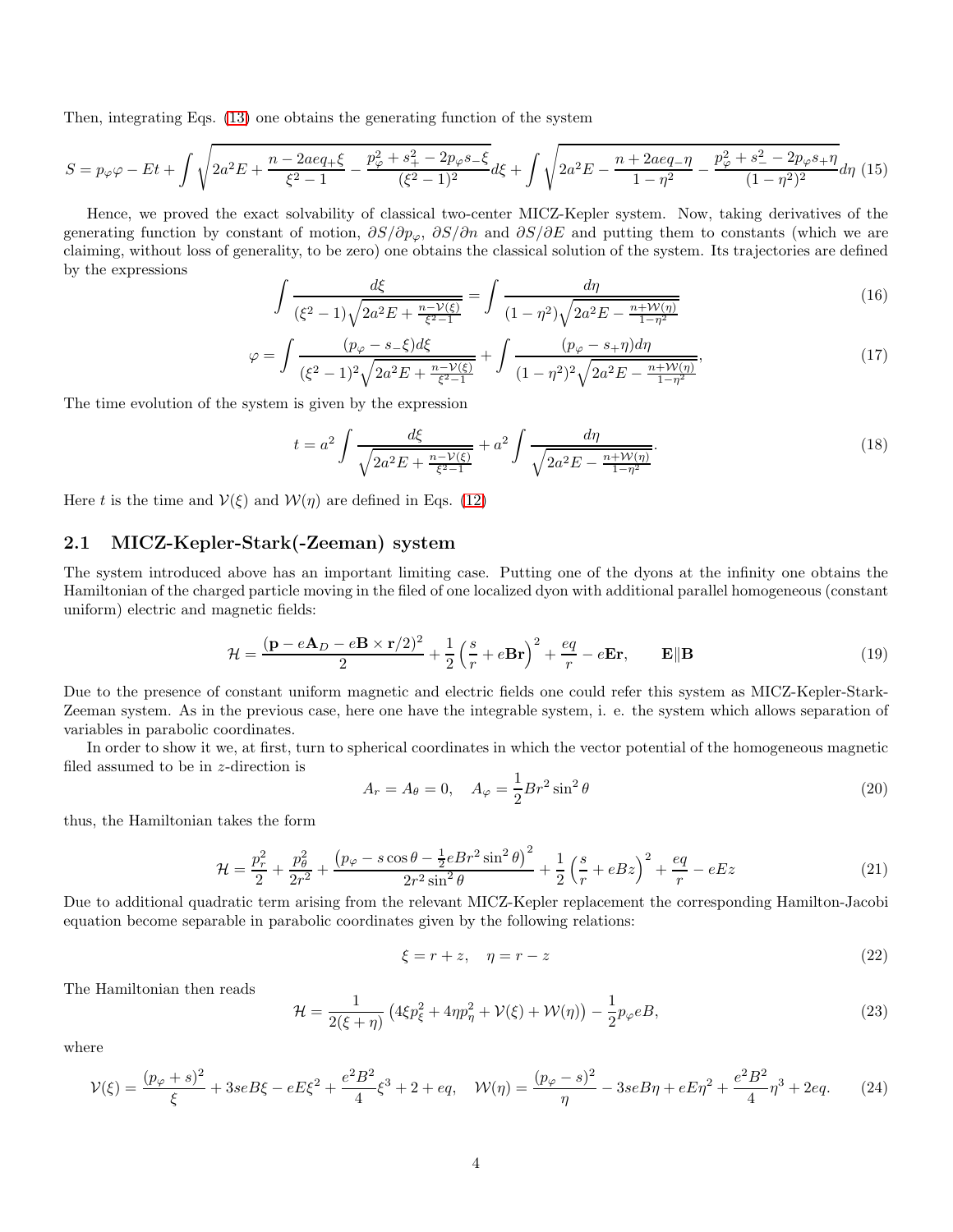Then, taking for the generating function  $S = \varphi p_{\varphi} + S_1(\xi) + S_2(\eta) - (E - \frac{1}{2}p_{\varphi}eB)t$  one arrive at the following Hamilton-Jacobi equations:

<span id="page-4-0"></span>
$$
4\xi \left(\frac{dS_1}{d\xi}\right)^2 + \mathcal{V}(\xi) - 2E\xi = n, \qquad 4\eta \left(\frac{dS_2}{d\eta}\right)^2 + \mathcal{W}(\eta) - 2E\eta = -n,\tag{25}
$$

Here, us usual,  $n$  is the separation constant which fixes the values of specific constant of motion, responsible for the separation of variables. For this quantity from Eqs. [\(23\)](#page-3-0) and [\(25\)](#page-4-0) one obtains

$$
\mathcal{I}_p = \frac{1}{\xi + \eta} \left( 4\xi \eta (p_\xi^2 - p_\eta^2) + \eta \mathcal{V}(\xi) - \xi \mathcal{W}(\eta) \right)
$$
\n(26)

The generating function obtained from the corresponding Hamilton-Jacobi equations is

$$
S = \varphi p_{\varphi} - (E - \frac{1}{2}p_{\varphi}B)t + \frac{1}{2}\int \sqrt{2E - 3seB - \frac{(p_{\varphi} + s)^2}{\xi^2} + \frac{n - 2eq}{\xi} + eE\xi - \frac{e^2B^2}{4}\xi^2}d\xi +
$$

$$
+ \frac{1}{2}\int \sqrt{2E + 3seB - \frac{(p_{\varphi} - s)^2}{\eta^2} - \frac{n + 2eq}{\eta} - eE\eta - \frac{e^2B^2}{4}\eta^2}d\eta.
$$
(27)

Hence, we prove the classical integrability of the MICZ-Kepler-Stark-Zeeman system

From the generating function we immediately get the expressions for the trajectories of system

$$
\int \frac{d\xi}{\xi \sqrt{2E + \frac{n - \mathcal{V}(\xi)}{\xi}}} = \int \frac{d\eta}{\eta \sqrt{2E - \frac{n + \mathcal{W}(\eta)}{\eta}}},\tag{28}
$$

$$
\varphi = \frac{1}{2}Bt + \frac{1}{2}\int \frac{(p_{\varphi} + s)d\xi}{\xi\sqrt{2E + \frac{n - V(\xi)}{\xi}}} + \frac{1}{2}\int \frac{(p_{\varphi} - s)d\eta}{\eta\sqrt{2E - \frac{n + W(\eta)}{\eta}}},\tag{29}
$$

and for the time evolution

$$
t = \int \frac{d\xi}{\sqrt{2E + \frac{n - \mathcal{V}(\xi)}{\xi}}} + \int \frac{d\eta}{\sqrt{2E - \frac{n + \mathcal{W}(\eta)}{\eta}}}
$$
(30)

Here t is the time and  $V(\xi)$  and  $W(\eta)$  are defined in Eqs.[\(24\)](#page-3-1)

# 3 Multi-center MICZ-Kepler system on curved space

As was mentioned in Introduction, any system (on conformal-flat space) without monopoles admitting the separation of variables in elliptic/parabolic coordinates remains separable in the same coordinate systems under incorpration of monopoles supplied by the corresponding modification of potential term given by [\(3\)](#page-1-1). The two-center MICZ-Kepler systems considered in previous Section are particular examples of these systems. However, this procedure fails in case of the Coulomb systems on spheres and pseudospheres (two-sheet hyperboloids). Due to the existence of hidden symmetries given by Runge-Lenz vector the Coulomb system (on Euclidean space) admits the separation of variables in spherical, elliptic and parabolic coordinate. The Coulomb system on (pseudo)spheres also has the hidden symmetries given by the analog of Runge-Lenz vector. Analogously to Euclidean case, this hidden symmetry is connected to the the separation variables in few coordinate systems. These coordinate systems turn to the spherical, elliptic and parabolic ones at the planar limit. The connection between spherical and Cartesian coordinates on the sphere is identical with that on the Euclidean space, whereas the discrepancy is appeared for the elliptic and parabolic ones (see, e.g., [\[18\]](#page-6-17) and refs therein). Therefore, the statement of the previous Section concerning the separability of variables for "MICZ-extended" systems is no more valid for the Coulomb systems on (pseudo)sphere. Moreover, it seems that the substitution [\(3\)](#page-1-1) is ill-defined on non-Euclidean spaces including (pseudo)spheres. The evidence of it stems out from the following. When the magnetic and electric charges of the background dyons obey trivial Dirac-Schwinger-Zwanziger quantization condition

<span id="page-4-1"></span>
$$
g_i q_j - g_j q_i = 0,\t\t(31)
$$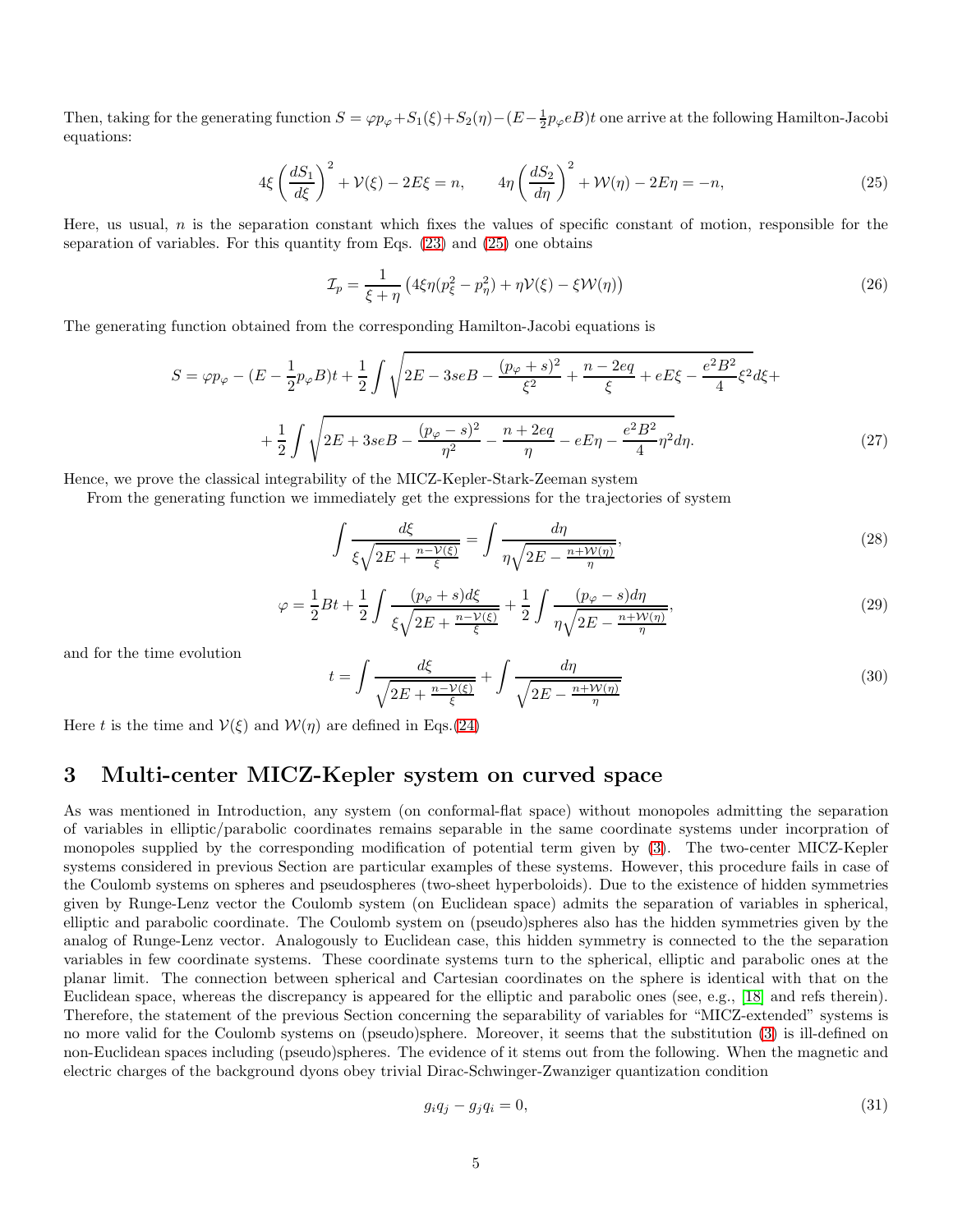the potential of the Euclidean multi-center MICZ-Kepler system belongs to the class [\(4\)](#page-1-3) (up to unessential constant), i.e. it admits  $\mathcal{N} = 4$  supersymmetric extension. While the potential of the multi-center Coulomb system on (pseudo)sphere,

<span id="page-5-2"></span>
$$
U(\mathbf{r}) = e\phi_{q_1,...,q_N} = e\sum_{i=1}^N q_i \phi(r_i), \quad \text{where} \quad \phi(r) = \frac{1}{2r_0} \frac{1 - \epsilon r^2}{r}, \quad r_i = |\mathbf{r} - \mathbf{a}_i|
$$
 (32)

does not belong to the class [\(4\)](#page-1-3). Here  $\epsilon = 1$  correspond to the sphere, and  $\epsilon = -1$  to the pseudosphere, and the metrics looks as follows

<span id="page-5-1"></span>
$$
ds^2 = \frac{4r_0^2(dr)^2}{(1+er^2)^2}.
$$
\n(33)

The (one-center) Coulomb potentials on Euclidean space, sphere and pseudosphere are nothing else, but the  $so(3)$  invariant Green functions for the Laplasians defined by the corresponding metrics,  $\Delta \phi_C = \delta(\mathbf{r})$ . While the vector potential of the Dirac monopole is just a one-form dual to this Green function. Explicitly,

<span id="page-5-0"></span>
$$
* dA_D = -d\phi_C, \Rightarrow \Delta\phi_C = \delta(\mathbf{r}), \Delta \equiv *d * d + d * d*
$$
\n(34)

Taking into account the duality between vectors and one- and two-forms in the three-dimensional spaces, one can write down these expressions in the following way

$$
-\nabla \phi_C = \text{rot}\mathbf{A}_D, \quad \Rightarrow \quad \Delta \phi_C = \delta(\mathbf{r}).\tag{35}
$$

Let us write down the explicit  $so(3)$  invariant solutions of this equations on the  $so(3)$  invariant space with the metrics  $ds^2 = G(r)(dr)^2$ . The (zero-, one and two-)form fields are independent on the metric, hence, one has to choose

$$
d\mathbf{A}_D(\mathbf{r}) = \frac{(\mathbf{r} \times d\mathbf{r}) \wedge d\mathbf{r}}{2r^3}, \qquad d\phi(r) = \frac{d\phi(r)}{dr} \frac{\mathbf{r}d\mathbf{r}}{r}.
$$
 (36)

Taking into account the conformal flatness of the metrics, we get, from [\(34\)](#page-5-0)

$$
\frac{d\phi_C}{dr} = -\frac{1}{r^2\sqrt{G(r)}}, \qquad \Rightarrow \qquad \phi_C = -\int \frac{dr}{r^2\sqrt{G(r)}}.
$$
\n(37)

Particularly, for the Euclidean space one obtains  $\phi_C = 1/r$ , and for the (pseudo)sphere [\(33\)](#page-5-1) the potential given in [\(32\)](#page-5-2).

Now, we define the multi-center MICZ-Kepler system on the  $so(3)$  invariant space by the expression

<span id="page-5-3"></span>
$$
\mathcal{H} = \frac{(\mathbf{p} - e\mathbf{A}_{g_1,\dots,g_N})^2}{2G} + \frac{e^2 \phi_{g_1,\dots,g_N}^2}{2} + e\phi_{q_1,\dots,q_N},\tag{38}
$$

where  ${\bf A}_{g_1,...,g_N} = \sum_i g_i {\bf A}_D({\bf r} - {\bf a}_i), \phi_{q_1,...,q_N} = \sum_i q_i \phi_C(r_i)$ .

The corresponding one-center Hamiltonian on the sphere and two-sheet hyperboloid coincides with the MICZ-Kepler Hamiltonian constructed within the rule [\(2\)](#page-1-0) up to unessential constant  $\epsilon s^2/4r_0^2$ . Hence, it is separable in the spherical coordinates, and in the modified elliptic and parabolic coordinates considered in Ref. [\[18\]](#page-6-17). It seems, that two-center MICZ-Kepler systems on spheres and pseudospheres are also separable in these coordinates.

When the electric and magnetic charges of background dyons obey the condition [\(31\)](#page-4-1), or, equivalently,  $q_i/g_i = e\kappa$ , this Hamiltonian can be represented in the form

$$
\mathcal{H} = \frac{(\mathbf{p} - e\mathbf{A}_{g_1,\dots,g_N})^2}{2G} + \frac{e^2(\phi_{g_1,\dots,g_N} + \kappa/e)^2}{2} - \frac{\kappa^2}{2}.
$$
\n(39)

where  $\text{grad}(\phi_{g_1,...,g_N} + \kappa/e) = -\text{rot}\mathbf{A}_{g_1,...,g_N}$ . This Hamiltonian admits the  $\mathcal{N} = 4$  supersymmetric extension on the Eu-clidean space ([\[16\]](#page-6-15)) and on the sphere ([\[19\]](#page-6-18)) (provided the unessential constant  $\kappa^2/2$  is omitted). In our knowledge, the supersymmetric extensions of this systems on the generic conformal-flat space are unknown. However, we believe, that with the explicit component expressions for the supercharges of the system on sphere [?], we will be able to guess the supersymmetric system on any conformal flat case.

Acknowledgements. We are indebted to Sergey Krivonos for collaboration at the earlier stage of the work and drawing our attention to his paper on supersymmetric mechanics with monopole on sphere [\[19\]](#page-6-18), which allowed us to suggest the MICZ-Kepler system un curved spaces given by Hamiltonian [\(38\)](#page-5-3). We are grateful to George Pogosyan for pointing out us the fact that the Coulomb potential on the sphere is the Green function of the corresponding Laplase operator, to Tigran Hakobyan and Vagharshak Mkhitaryan for discussions and the interest in work, and to the Organizers of Conference on Classical and Quantum Integrable Systems for kind invitation and hospitality in Dubna. This work was supported in part by the grants NFSAT-CRDF ARP1-3228-YE-04 and INTAS-05-7928.